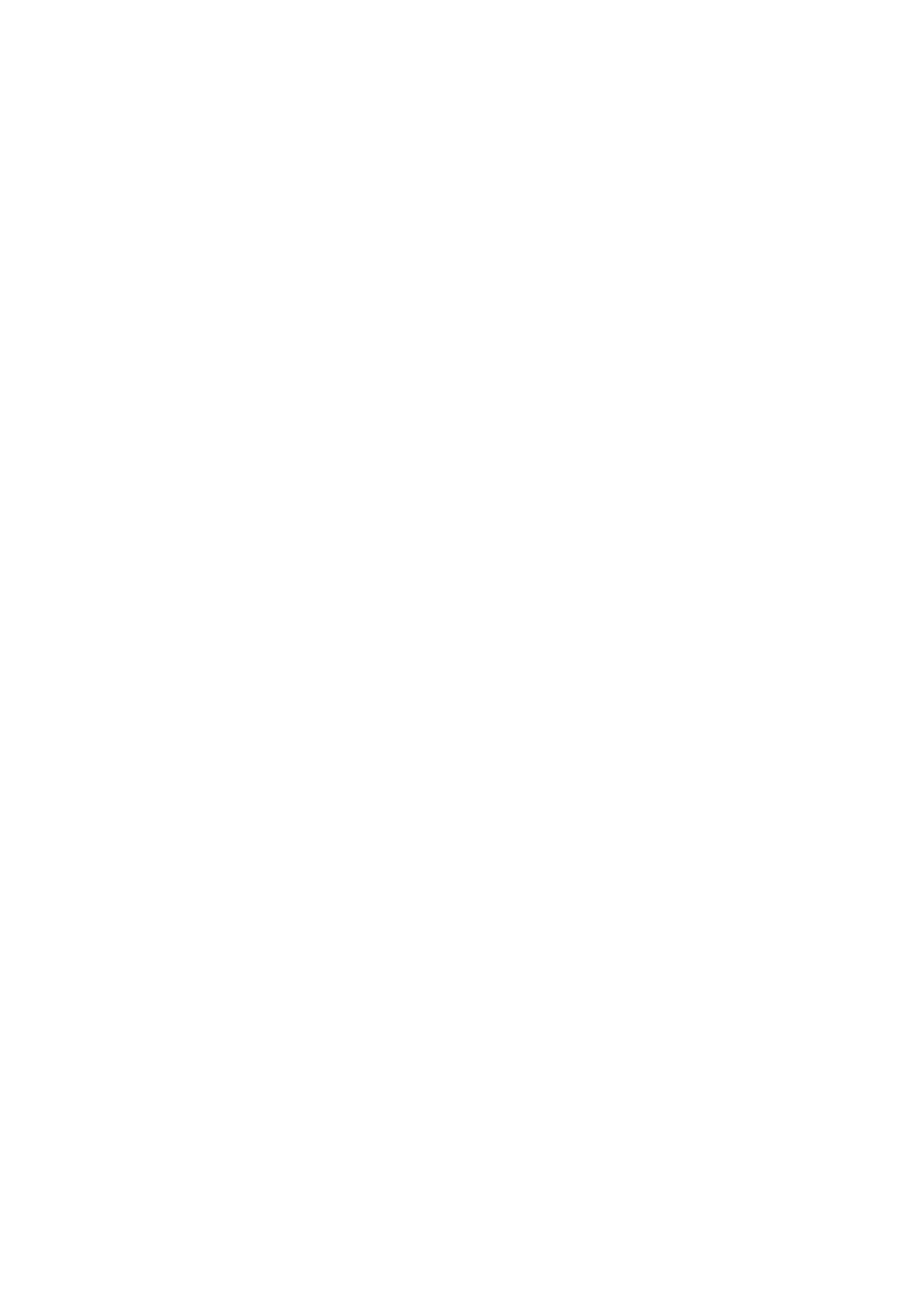## The certificate that opens the door to the welfare system

A report on welfare offences committed using incorrect certificates

English summary of Brå report 2015:8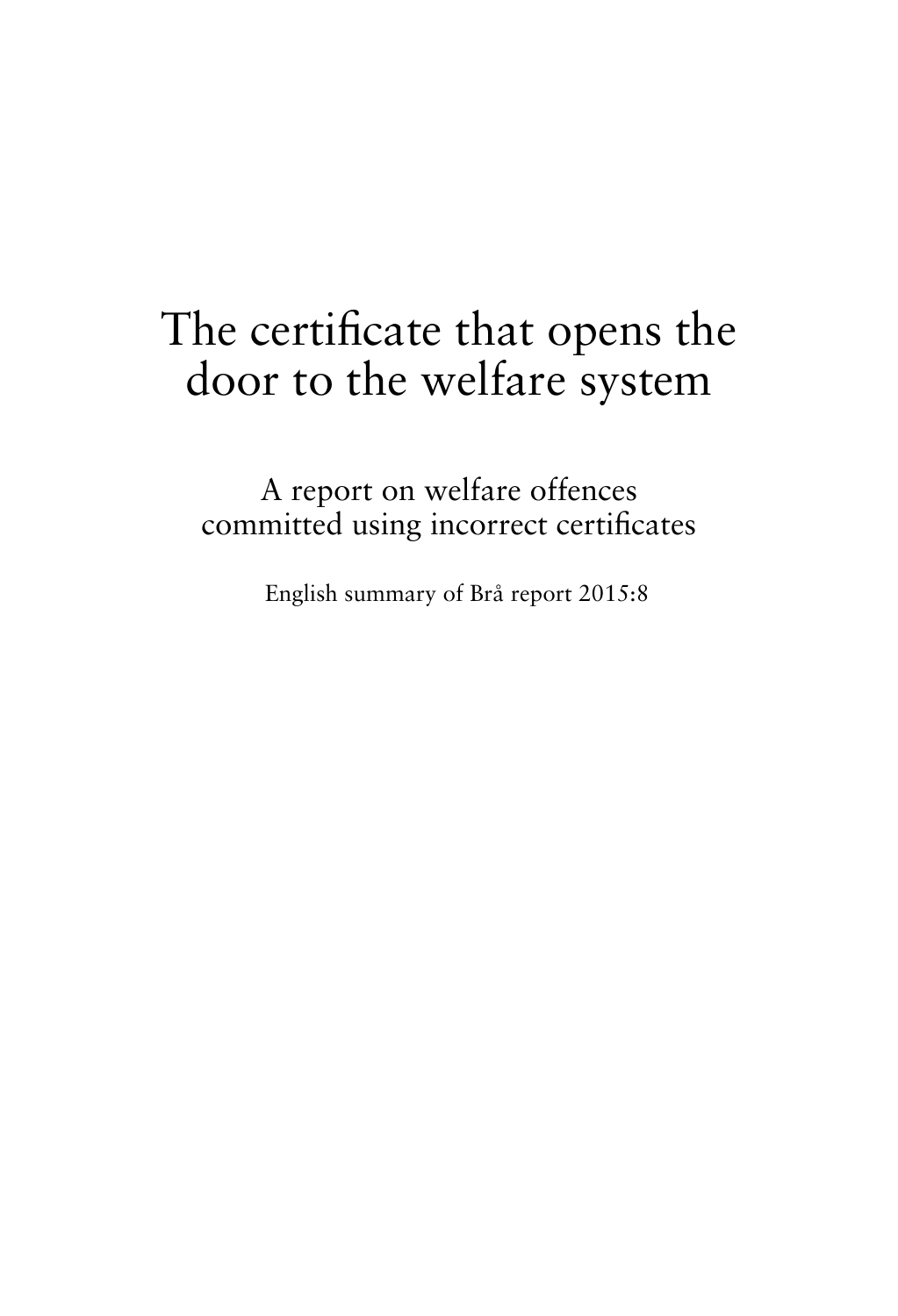#### **The Swedish National Council for Crime Prevention (Brå) – centre for knowledge about crime and crime prevention measures**

The Swedish National Council for Crime Prevention (Brå) works to reduce crime and improve levels of safety in society by producing data and disseminating knowledge on crime and crime prevention work.

This report is a summary of the Swedish report Intyget som dörröppnare till välfärdssystemet, report no 2015:8. The Swedish report can be ordered from Brottsförebyggande rådet, info@bra.se

Production: The Swedish National Council for Crime Prevention (Brå) Box 1386, SE-111 93 Stockholm, Sweden Tel: +46 (0)8 527 58 400, fax: +46 (0)8 411 90 75 E-mail: info@bra.se

Brå on the internet: www.bra.se

© Brottsförebyggande rådet 2015 URN:NBN:SE:BRA-591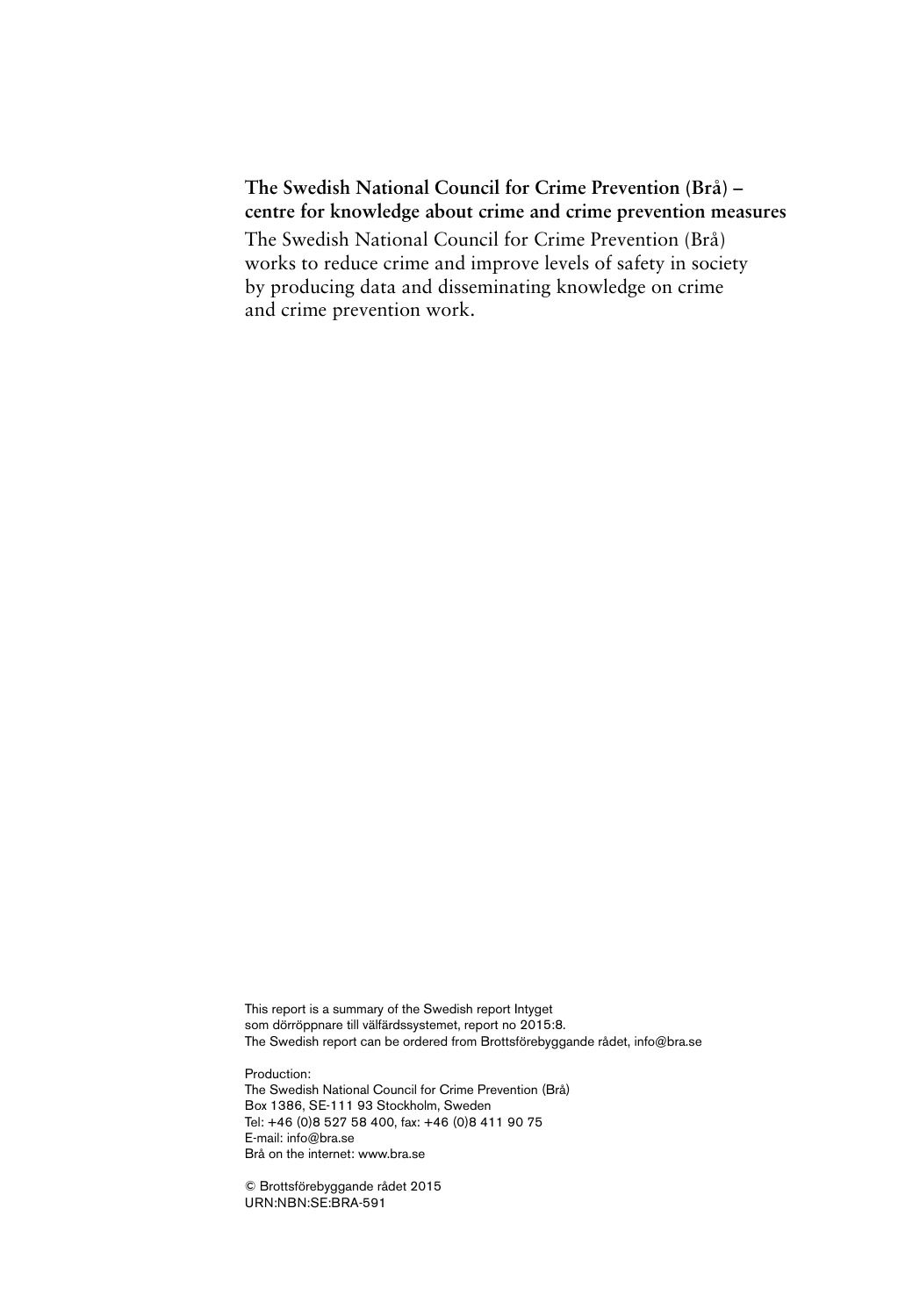## Summary

The Swedish welfare system has been built up over the course of many years. Taxes finance this system, the primary purpose of which is to secure the individual's security in many phases of life and situations, including childhood, parenthood, illness, unemployment, disability, and old age. The welfare system consists of many public authorities, municipalities, and organisations; their mandate is to pay compensation and benefits to individuals and companies. There are many different benefits which have varying characteristics. Certain benefits, such as the child benefit, are paid out on the principle of the same benefit to all beneficiaries. Other benefits, such as the parents' allowance, statutory sick pay, and pensions are determined on other grounds, for example income. Other benefits are paid to companies in the form of tax credits.

This report is characterised by a systemwide perspective on erroneous payments in the welfare system. The purpose of this all-inclusive study is

to look at the interdependency of the public authorities within the welfare system and see the consequences of this interdependency on preventing and fighting crime. The focus is on incorrect certificates which are used to commit what we refer to here as welfare offences – benefit offences and fraud. The systemwide perspective also means that various benefits, such as statutory sick pay, pensions, and wage guarantees are included in the study.

The following public authorities have participated in the study: the Swedish Employment Service *(Arbetsförmedlingen)*; the Central Student Financial Aid Board *(Centrala studiestödsnämnden (CSN))*; the Social Insurance Office *(Försäkringskassan)*; the Swedish Pensions Agency *(Pensionsmyndigheten)*; the Swedish Tax Agency *(Skatteverket)*; the City of Stockholm; the Swedish Council for Higher Education *(Universitets- och högskolerådet*

| Authorities which pay out benefits:     |
|-----------------------------------------|
| Swedish Employment Service              |
| Unemployment Insurance Funds            |
| Central Student Financial Aid Board     |
| Social Insurance Office                 |
| <b>County Administrative Boards</b>     |
| Swedish Pensions Agency                 |
| Municipalities                          |
| Swedish Migration Board                 |
| <b>Supervisory authorities:</b>         |
| Swedish Social Insurance Inspectorate   |
| Swedish Unemployment Insurance Board    |
| <b>Bankruptcy Supervisory Authority</b> |
| <b>Monitoring authorities:</b>          |
| Swedish Migration Board                 |
| Swedish Tax Agency                      |
| Swedish Council for Higher Education    |
| Criminal investigatory authorities:     |
| Swedish Police                          |
| Swedish Prosecution Authority           |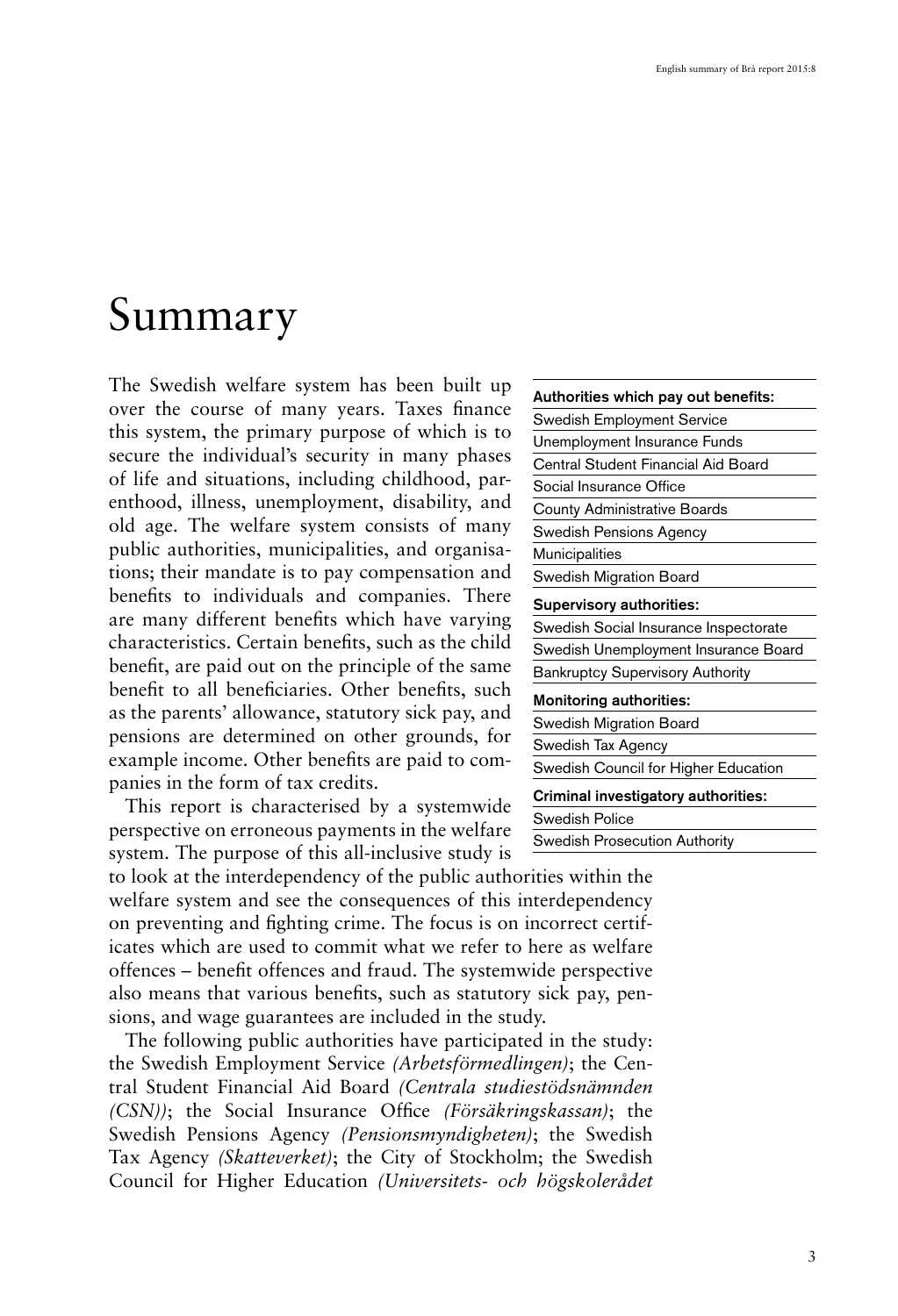*(UHR))*; the Swedish Social Insurance Inspectorate *(Inspektionen för socialförsäkringen (ISF))*; the Swedish Unemployment Insurance Board *(Inspektionen för arbetslöshetsförsäkringen (IAF))*; the Swedish Federation of Unemployment Insurance Funds *(Arbetslöshetskassornas samorganisation)*; the Swedish Migration Board *(Migrationsverket)*; the Stockholm County Administrative Board; the Bankruptcy Supervisory Authority of the Swedish Enforcement Authority *(Kronofogden (Tillsynsmyndighet i konkurser))*; Uppsala University; the Swedish Police; and the Swedish Prosecution Authority.

The study is based on a review of 159 welfare offence matters and 92 interviews, primarily with public authority administrators but also with perpetrators and certifying officials. It was also grounded on telephone calls to a tips line, a small-scale Internet analysis, and seminars.

All previous studies indicate that the vast majority of payments from the welfare system are correct. So why devote an entire report to the vast minority which are incorrect? Firstly, even a low percentage of erroneous payments translates to significant amounts because of the volumes involved in the welfare system. Secondly, by taking a systemwide view, it is possible to identify the gaps in the system and regulatory framework which can be repaired, and thus impede and prevent future welfare offences.

#### **Identity, residence and work**

The paying authorities have a great deal in common. They rely on correct certificates. However, all paying authorities in the study receive incorrect certificates.

Certain certificates, above all identification documents, are essential for entering the welfare system. As compared with other public authorities, the Migration Board and the Tax Agency – which may be seen as the gatekeepers to the system – have significantly more experience and better tools to evaluate identification documents. The civil registration system provides the Tax Agency with information regarding residency as well. In addition to the question of identification, this information is very significant for enabling entry into the welfare system since certain benefits are residency-based.

The employer's certificate can be described as the most strategically significant certificate in the welfare system. This is because many benefits are income-related, which means that incorrect employer's certificates – those which exaggerate working hours and salary – lay the ground for many welfare offences. Since these certificates are not standardised, but may instead take virtually any form, this poses a particular problem for the public authorities. The study includes everything from handwritten wage specifica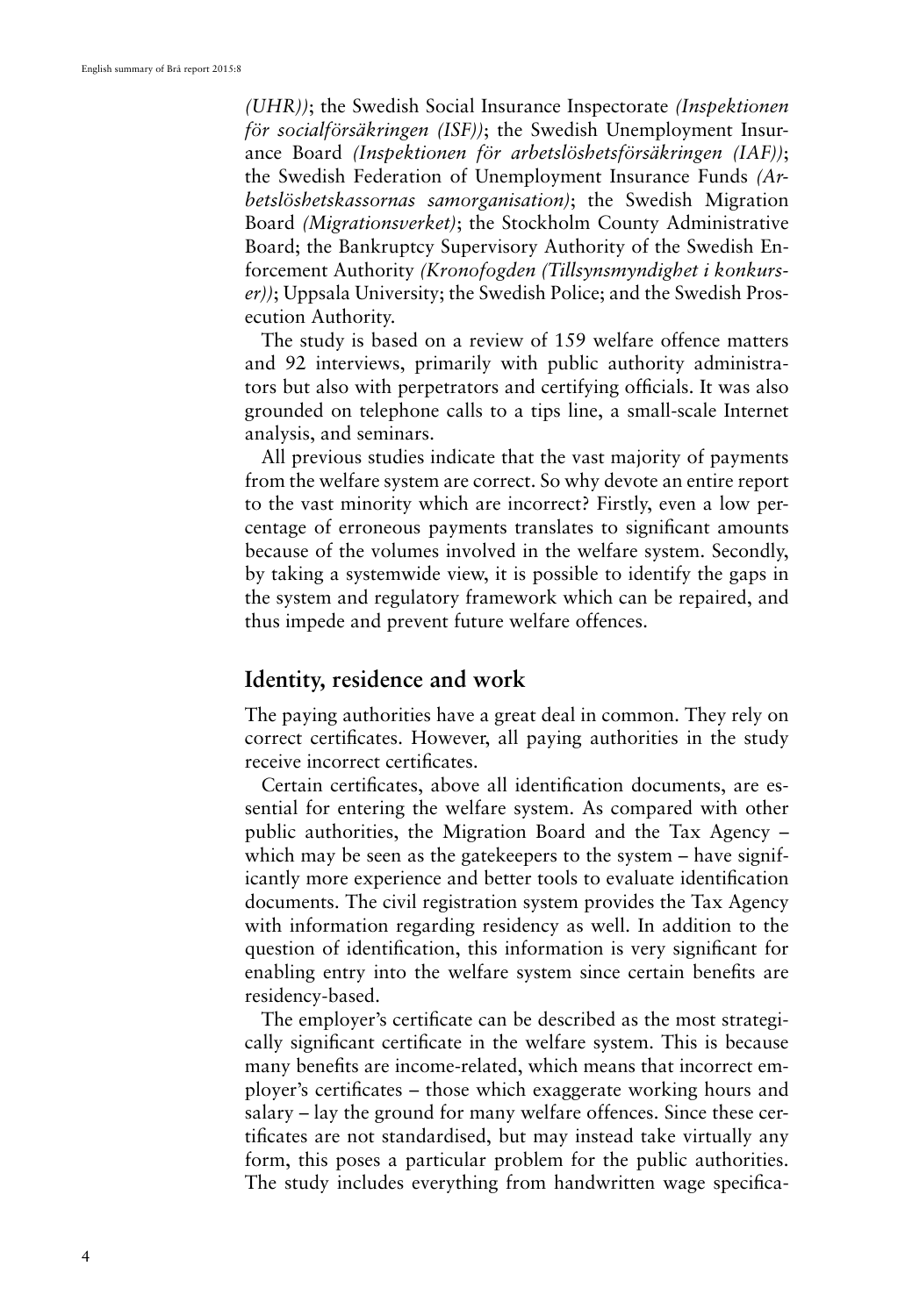tions to meticulously completed forms designed by the paying authority. The variety impedes efficient verification.

## **Unknowing certifying officials**

The certificate is issued by a third party, referred to here as a certifying official. Sometimes the applicant has, in fact, personally issued the certificate but in such case has presented himself/herself as an employer, landlord, doctor or suchlike. In other cases, the certifying official has been tricked or persuaded to issue an incorrect certificate. Since the certificate comes from an independent third party, the public authority gives great significance to the information.

One problem is that the certifying officials are often unaware of their central role in the welfare system. The purpose of issuing an employer's certificate and enhancing wages and work hours may not be to facilitate a welfare offence, but rather to help the employee get a new job. Another difficult situation which appears in the matters and interviews involves a doctor basing a diagnosis on oral information provided by the patient rather than a clinical evaluation. This may lead to the doctor not being willing to make any assessment of the patient's ability to work. There are examples of medical certificates lacking a description of the patient's reduction in function based on observations and systematic medical signs. It is important that the benefits administrator sees what is missing in the certificate, particularly if no medical signs are stated, and the certificate is regarded more as an account of the patient's recital.

In certain cases, the certifying officials are not uninformed but, instead, commit their own offences. Above all, employers may be committing their own tax and accounting offences. There are examples in the study where employers need a paper workforce for their own welfare offences in respect of employer subsidies, wage guarantees, or assistance allowances.

### **Great variety of perpetrators**

The study shows significant variation in respect of perpetrators. Some came into the system correctly but use incorrect certificates to remain in the system. Others have a right to a basic benefit but cheat to gain small additional amounts in the form of compensation for costs they never incurred or excessively high housing allowances. Certain perpetrators have stated that they found themselves in financial straits and needed every krona.

Yet another group of perpetrators learned to commit welfare crimes through their families, close friends, or acquaintances. According to interview subjects, they often have significant disdain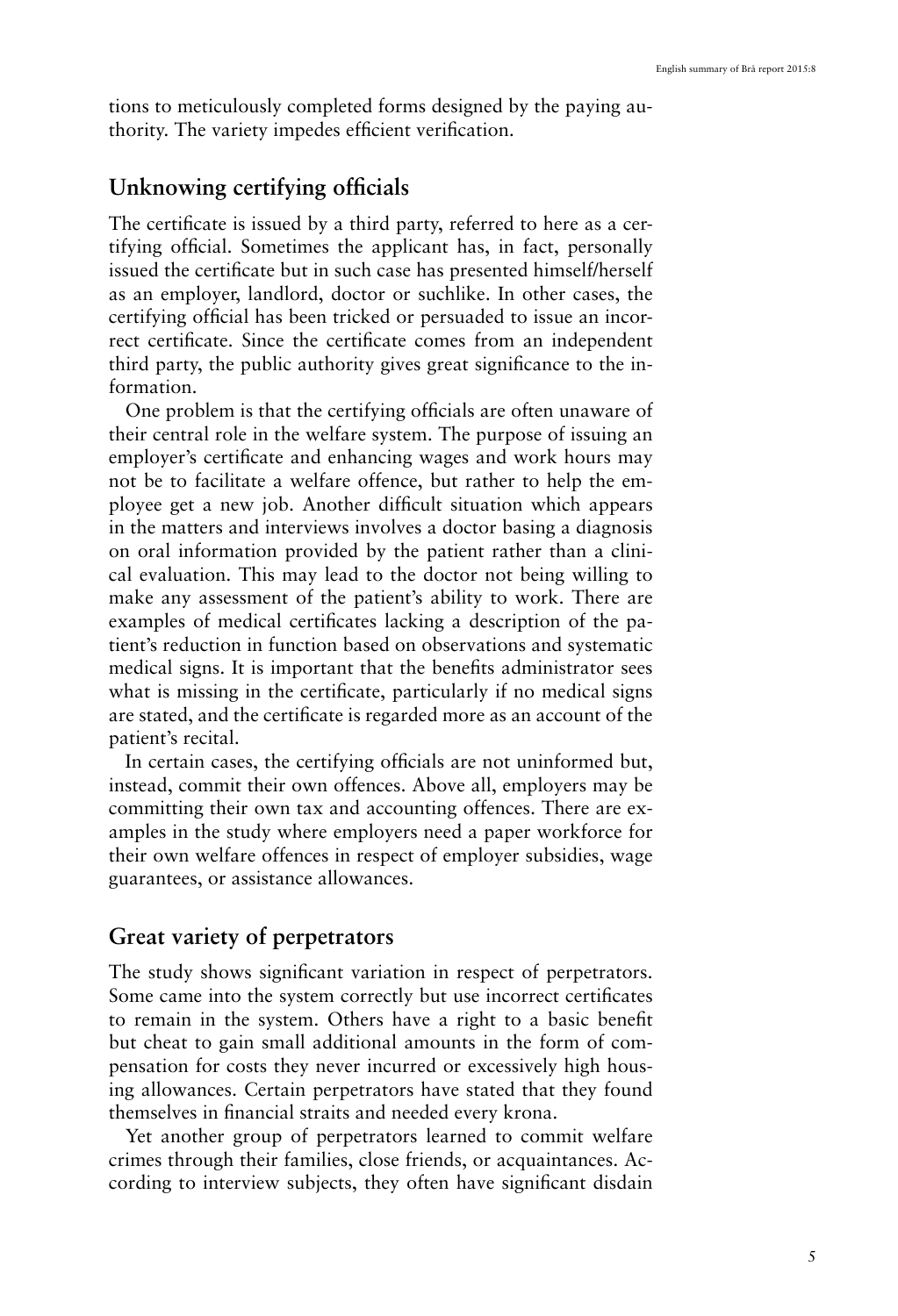for public authorities and, in such cases, outsmarting the system becomes almost a game. There are also elements of individuals with criminal backgrounds who use the welfare system either to provide a base income or as a primary source of income. Some of the latter also use businesses in their welfare offences. In such case this occurs deliberately and involves significant amounts of money and criminal commercial activity.

### **The welfare system is interdependent**

The welfare system has gradually expanded and, over time, has come to include a host of public authorities. Moreover, there are organisations such as unemployment insurance funds and municipalities which, for simplicity's sake, are included in the definition of public authority in this report.

Although each public authority has its own regulatory system, they are interlocking and interdependent. The welfare system is intertwined at its core. One clear example is that a decision made by the Tax Agency regarding identity, residence, and income affects decisions regarding payments from other public authorities.

Nevertheless, there are clear boundaries between the public authorities which create opportunities for perpetrators to commit welfare offences and which render discovery and verification more difficult. The Notification Obligation Act covers only some paying public authorities and some benefits. Since the public authorities operate within the same system, it happens that welfare offences committed by companies are discovered (first and foremost by the Tax Agency) but the information cannot be shared with the public authority which is affected.

Despite limitations, the public authorities benefit from each other in the welfare system. One example is joint working groups which chart and analyse criminality risks and trends. Moreover, public authorities whose verification work is not relatively advanced take the example of public authorities which are farther along. The Social Insurance Office, with its relatively long history of specialised investigators, is a role model in this respect.

#### **Focus on ex post controls**

Verification activities are a relatively new part of the paying authorities' mandate. This indicates that the focus is often on paying benefits, and doing so promptly. At the same time, all of the paying authorities have developed verification activities to varying degrees.

When the public authorities think and talk about verification, they often mean conducting verification when the benefit has already been paid out. There are verification elements as early as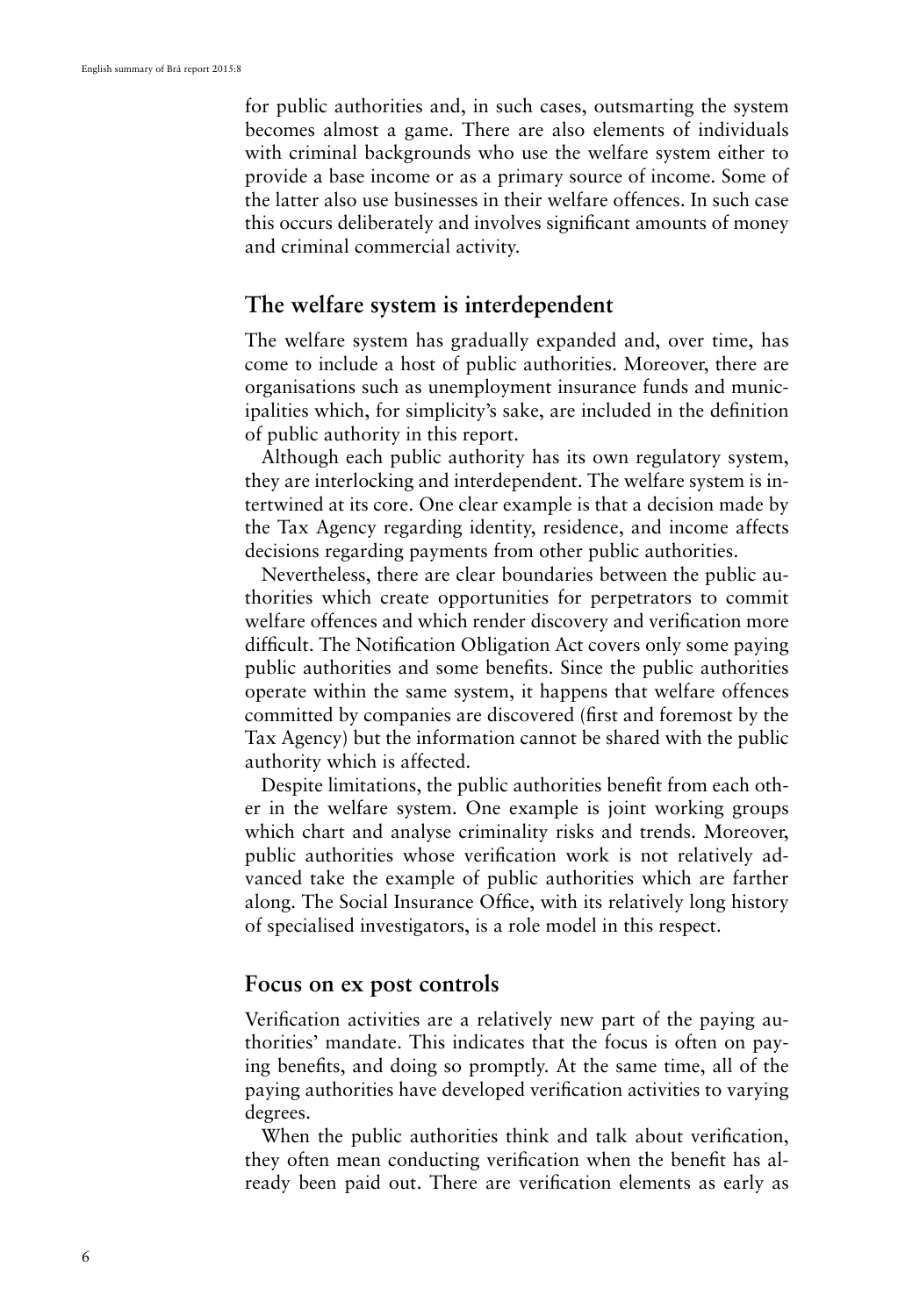during the administration of benefits, but the scope varies widely among public authorities and administrators. In the study, one can glimpse talented, driven administrators who not only verify but also detect incorrect certificates prior to payment. Other administrators do not know exactly what to look for but, instead, take some measure which can almost be described as pro forma verification, and then take a decision. Public authority prioritisation of swift administration and payment over accurate administration and payment was identified as an aggravating circumstance in interviews and matters.

Inadequate administration renders the task of investigators and the justice system at a later stage more difficult. In certain cases, it becomes difficult to investigate and ascertain whether the applicant erred, because he or she provided information which the public authority missed. If the administrator has approved a clearly incorrect certificate – clear, in any event, to the investigator who knows more about verification issues – it may become more difficult to prove intent. This is necessary for the paying public authority's verification case to lead to a preliminary investigation or indictment and judgment. The fact that this is a problem for many public authorities is illustrated by a number of frustrated investigators who were interviewed for this study.

Benefits paid to businesses are often described as particularly neglected in terms of verification. This is distinctly problematic in that these benefits are often significantly greater than those paid to individuals. The administrators are trained to check the applicant and its circumstances. However, determining the size of the benefit on the basis of a business owner's salary or other aspects of the business requires basic accounting and business law knowledge. Understanding a company can require tools and skills other than those involved for the individual applicant. In this case, the paying public authorities can develop their work and learn from, for example, the Tax Agency.

#### **Damage on several levels**

Welfare offences lead to damage on several levels. In conjunction with incorrect payments, the best benchmarks for damage are: a) erroneously paid; b) repayment demanded; and c) amounts granted but not paid. This is a highly relevant benchmark.

Many benefits form the basis for both sickness benefits and pensions. This means that an erroneously paid salary guarantee can lead to erroneous payment of unemployment compensation or parents' allowance. These benefits generate, in turn, erroneously paid pension. The errors grow or accumulate in the system.

The study contains examples of dishonest parties also using benefits to affect competition within their industries. Erroneously paid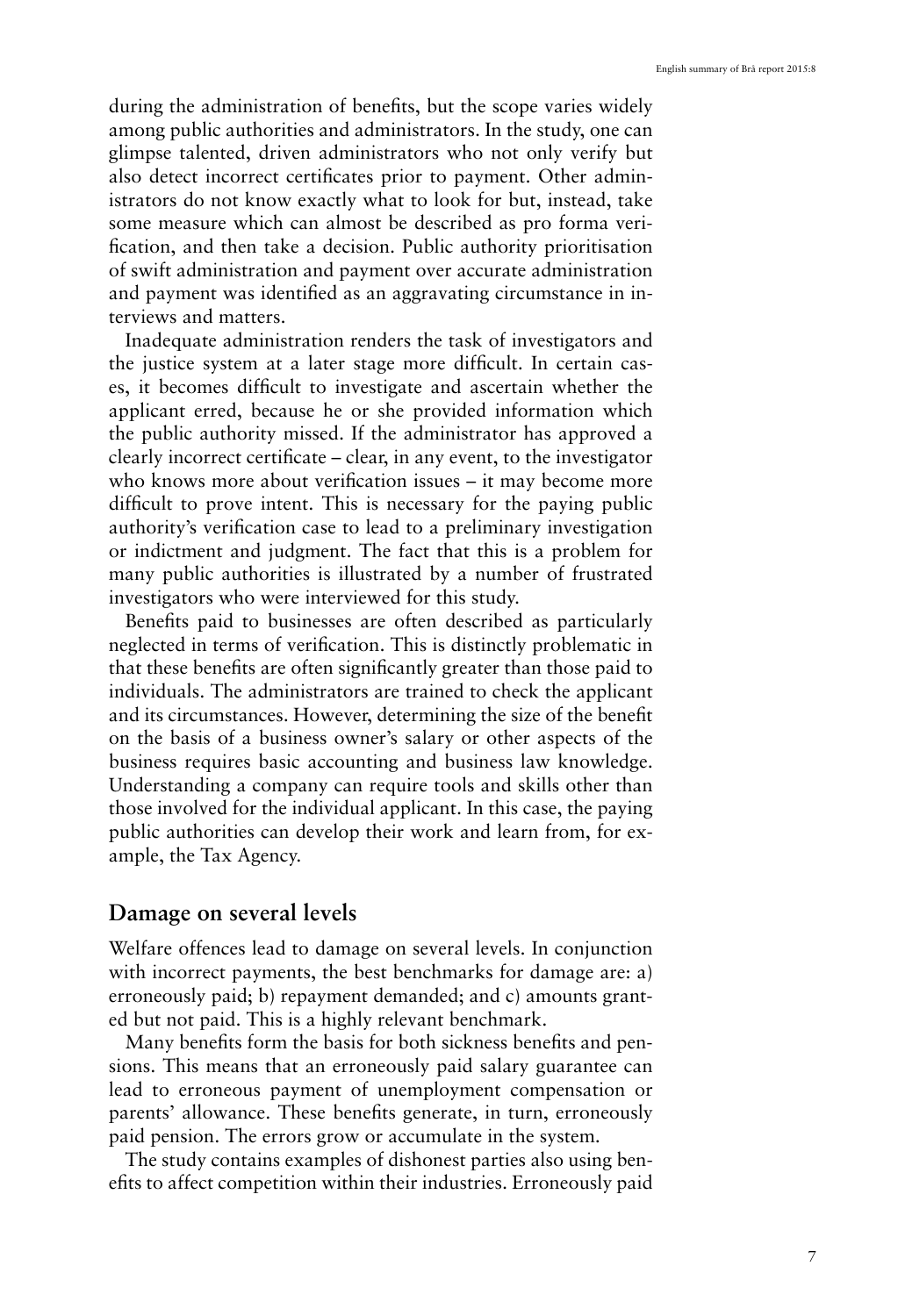assistance allowances or employer subsidies lead to certain companies realising higher profit margins through compensation from the state. Certain interview subjects believed that this could, in the long run, also lead to such perpetrators dumping prices and winning public contracts. In certain cases, welfare offences are combined with fraud on other systems, for example in the context of various economic crimes or private insurance fraud.

However, research into economic crime shows that the injury to public trust is far greater than financial losses. To put it somewhat simply, this means that welfare offences jeopardise public trust in the welfare system and trust between groups in society. If there is a perception that the welfare system is leaking erroneously paid amounts, there is a risk that cheating will increase. Moreover, no one wants to be the last taxpayer when the welfare system collapses.

This report has focused on incorrect certificates and the interlocking nature of the welfare system. A central purpose has been to identify gaps in the system which are exploited by perpetrators. Crime is prevented by plugging these gaps, and thus trust in the system is preserved.

## **Proposals for prevention**

The most important proposals of the report are summarised below:

- The public authorities must have relevant verification steps as early as in the determination of whether there is a right to a benefit. Experience from the public authority's own investigators and other authorities may be used to increase verification skills. The need is particularly great in respect of benefits to employers (businesses).
- The Notification Obligation Act can be more widely used than it is today and should be expanded to include all welfare offences. Frustration is created when an authority discovers an offence against another authority but cannot transmit this information. The flow of information here – and thus also verification – can become more effective.
- Certifying officials should be replaced to the extent possible; the Tax Agency plays an important role here. Instituting monthly data would increase the possibility of discovering incorrect verification information increases and, in the long run, welfare offences as well.
- The rules should be simplified for several reasons. Firstly, it will increase the applicant's ability to understand the rules regarding a benefit increases and decrease the risk of unintentional error. Secondly, it would become easier for administrators to ascertain which benefits are relevant for the applicant and which require-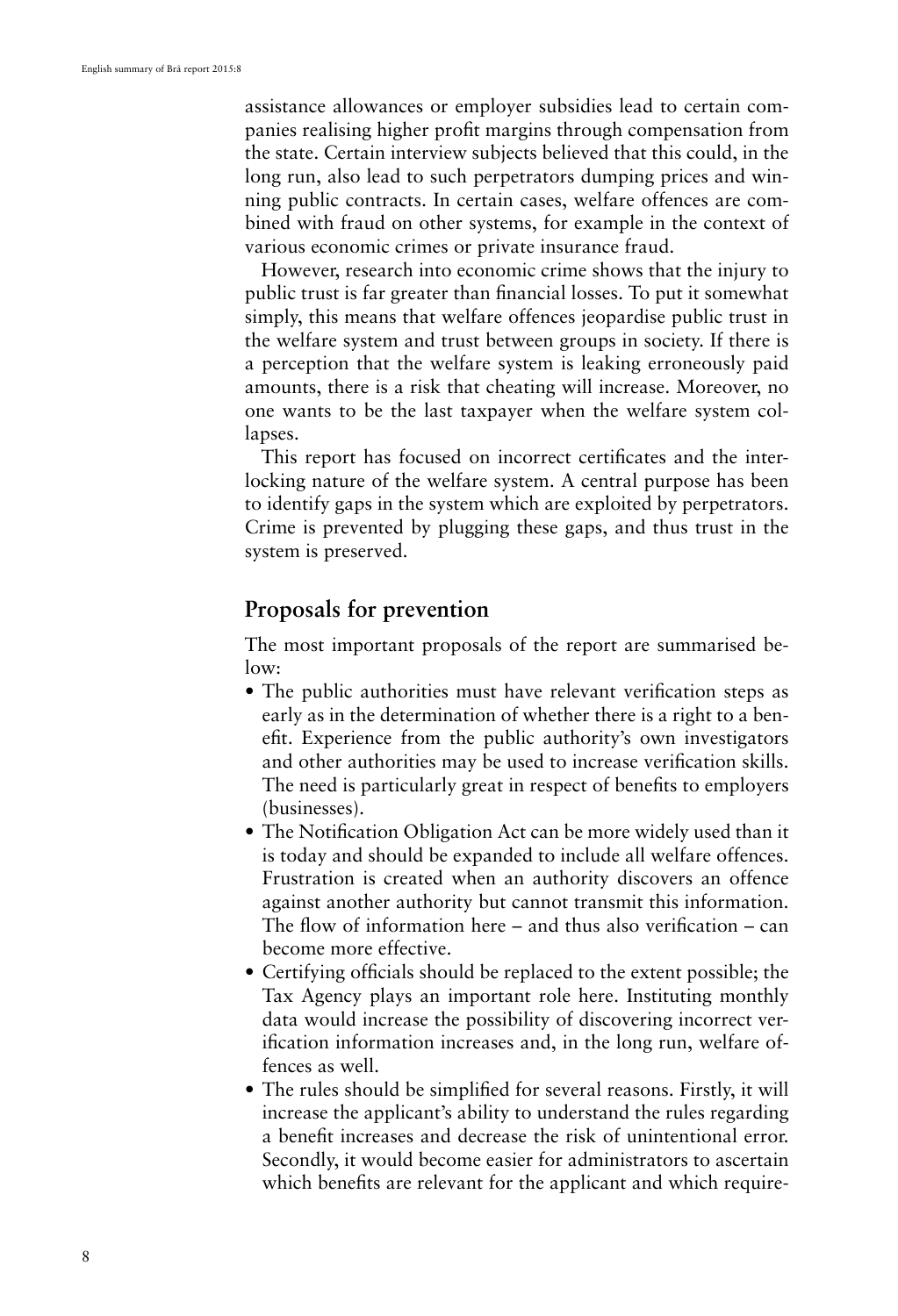ments should be imposed on the applicant. When the number of mistakes and unintentional errors decreases, resources are also freed up for verification in conjunction with more difficult cases, for example welfare offences with incorrect certificates.